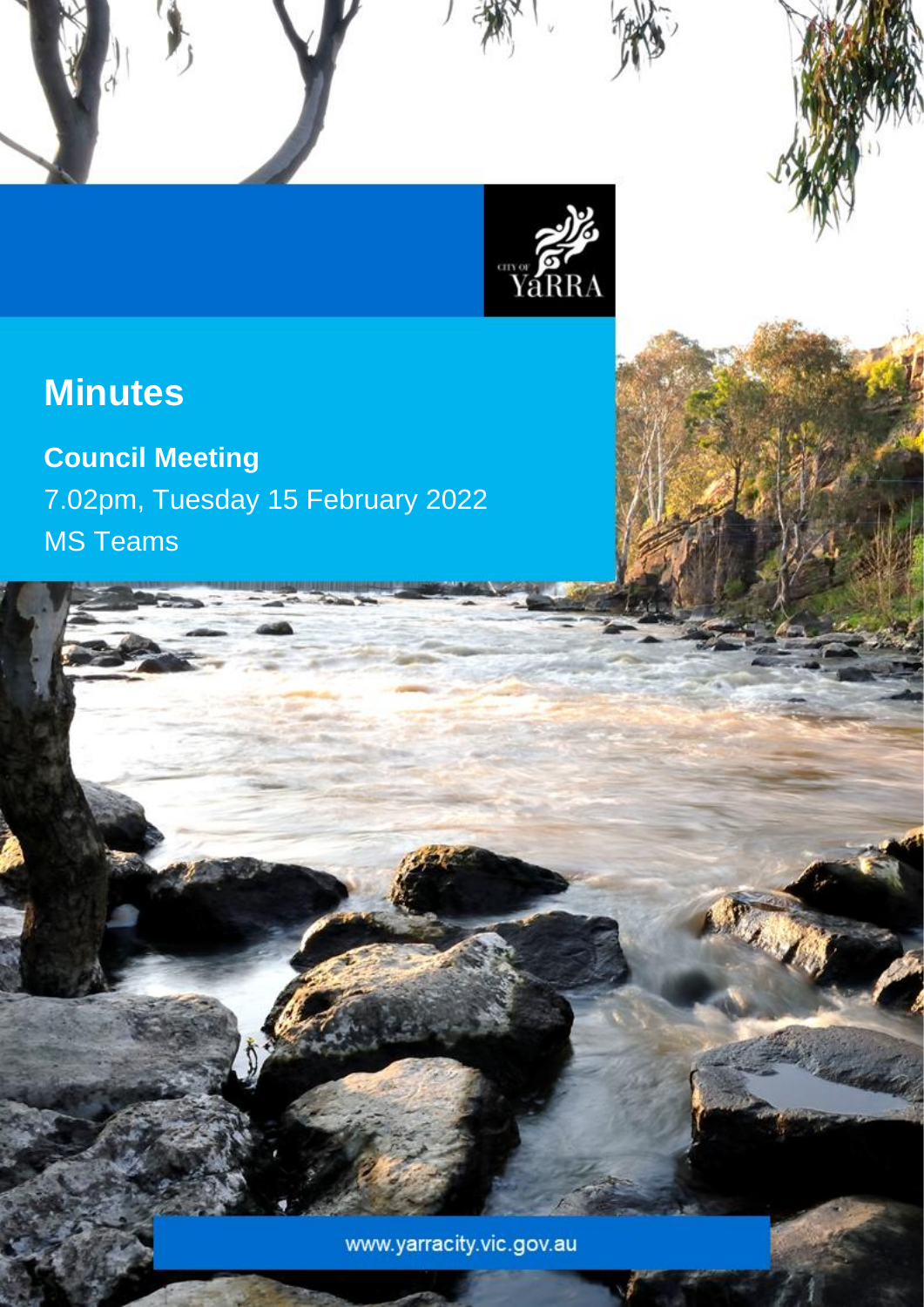## **1. Statement of recognition of Wurundjeri Woi-wurrung Land**

*"Yarra City Council acknowledges the Wurundjeri Woi Wurrung people as the Traditional Owners and true sovereigns of the land now known as Yarra.*

*We acknowledge their creator spirit Bunjil, their ancestors and their Elders.*

*We acknowledge the strength and resilience of the Wurundjeri Woi Wurrung, who have never ceded sovereignty and retain their strong connections to family, clan and country despite the impacts of European invasion.*

*We also acknowledge the significant contributions made by other Aboriginal and Torres Strait Islander people to life in Yarra.*

*We pay our respects to Elders from all nations here today—and to their Elders past, present and future."*

## **2. Attendance, apologies and requests for leave of absence**

#### **Attendance**

#### **Councillors**

- Cr Sophie Wade Mayor
- Cr Edward Crossland Deputy Mayor
- Cr Gabrielle de Vietri Councillor
- Cr Herschel Landes Councillor
- Cr Anab Mohamud Councillor
- Cr Claudia Nguyen Councillor
	- Cr Bridgid O'Brien Councillor
- Cr Amanda Stone Councillor

#### Council officers

- **Chris Leivers Interim Chief Executive Officer**
- Brooke Colbert Group Manager Advocacy and Engagement
- Malcolm Foard **Acting Director Community Wellbeing**
- Ivan Gilbert Group Manager Chief Executive's Office
- Lucas Gosling Director City Works and Assets
- Gracie Karabinis Group Manager People and Culture
- Diarmuid McAlary Director Corporate, Business and Finance
- Bruce Phillips Director Planning and Place Making
- Rhys Thomas Senior Governance Advisor
- Mel Nikou Governance Officer

#### Municipal Monitor

Yehudi Blacher Municipal Monitor

Leave of absence

Cr Stephen Jolly Councillor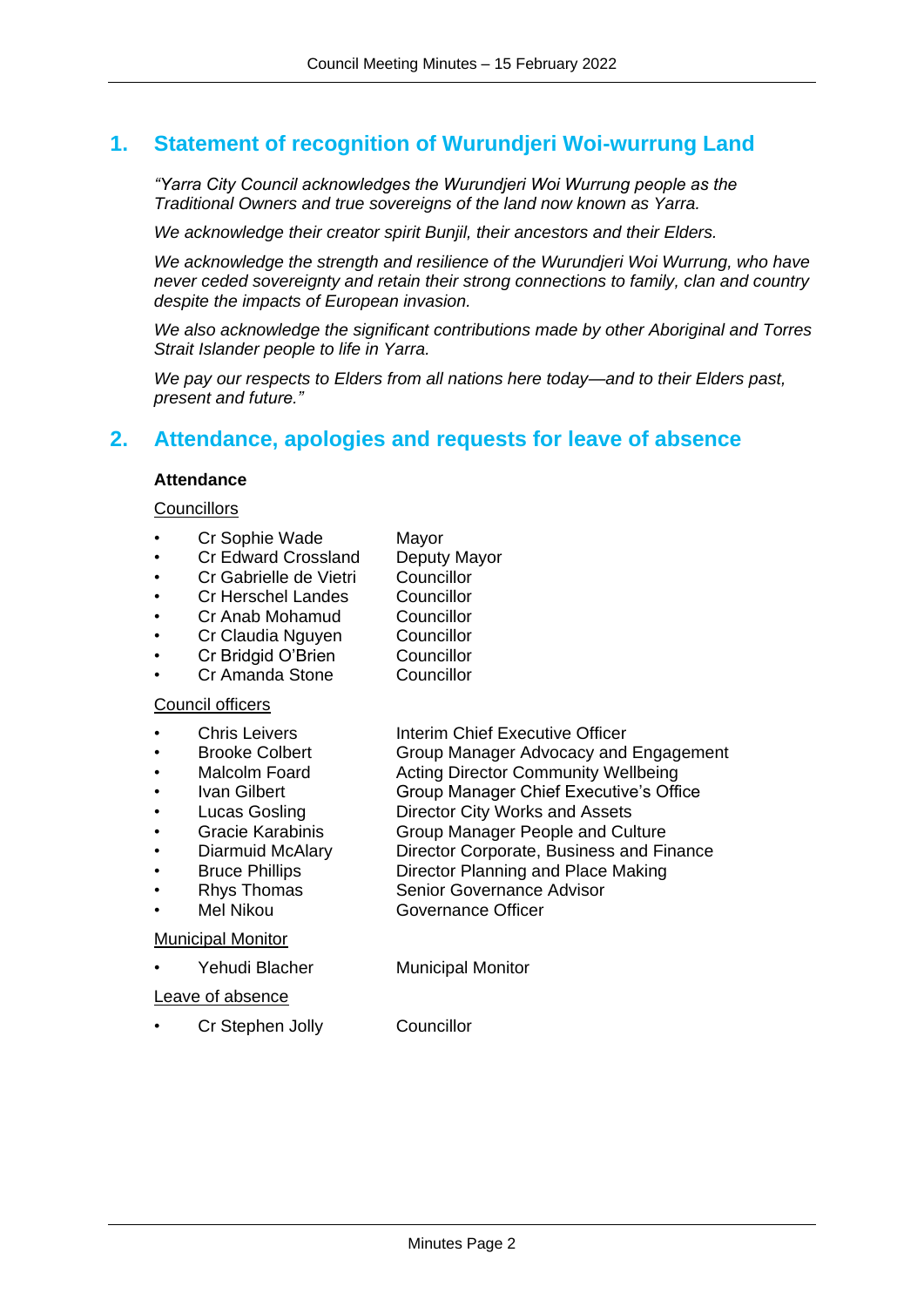#### **COUNCIL RESOLUTION (PROCEDURAL)**

**Moved:** Councillor Wade **Seconded:** Councillor Crossland

1. That in accordance with section 35(4) of the Local Government Act 2020, Council grant leave of absence to Cr Herschel Landes for all meetings held from 1 to 30 April 2022 inclusive.

#### **CARRIED UNANIMOUSLY**

## **3. Announcements**

No announcements made.

## **4. Declarations of conflict of interest (Councillors and staff)**

No declarations were made.

## **5. Confidential business reports**

Nil

## **6. Confirmation of minutes**

#### **COUNCIL RESOLUTION**

**Moved:** Councillor Nguyen **Seconded:** Councillor Crossland

That the minutes of the Council Meeting held on Tuesday 25 January 2022 be confirmed.

#### **CARRIED UNANIMOUSLY**

## **7. Public question time**

Public Question 5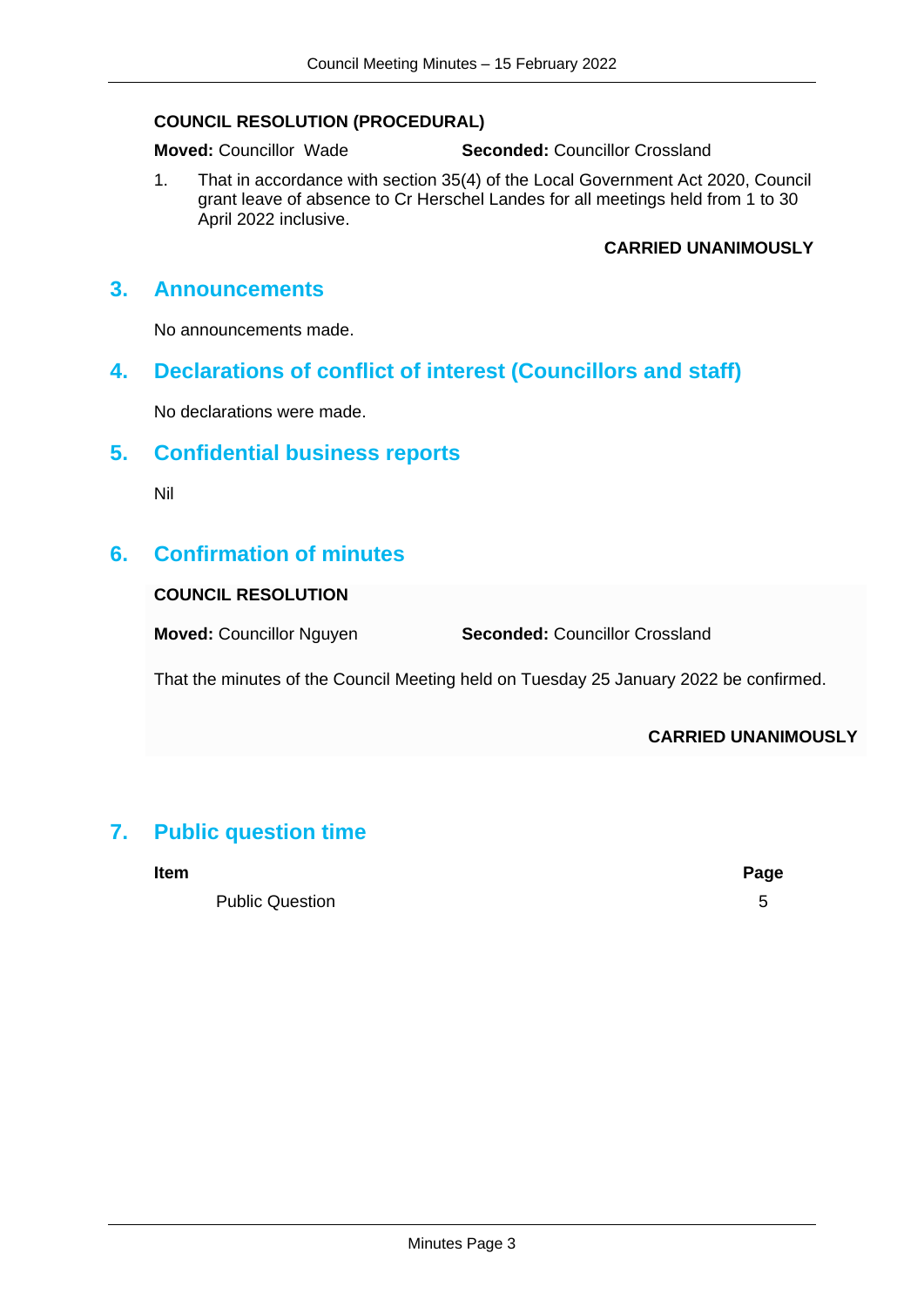## **8. Council business reports**

| <b>Item</b> |                                                                                         | Page | Res.<br>Page |
|-------------|-----------------------------------------------------------------------------------------|------|--------------|
| 8.1         | Progress update on Yarra Energy Foundation July - December<br>2021                      | 6    | 7            |
| 8.2         | Swan Street Streetscape Masterplan                                                      | 8    | 9            |
| 8.3         | Planning Scheme Amendment C280yara (32-68 Mollison Street<br>Abbotsford) - Panel Report | 11   | 12           |
| 8.4         | 2021/22 Annual Plan Quarterly Progress Report - December                                | 13   | 13           |
| 8.5         | Finance Monthly Report December 2021 and Mid-Year Budget<br><b>Review</b>               | 14   | 14           |
| 8.6         | Proposed Discontinuance of Road at 1 Stephenson Street,<br>Cremorne - WITHDRAWN         | 15   |              |

## **9. Notices of motion**

Nil

## **10. Petitions and joint letters**

Nil

## **11. Questions without notice**

Nil

## **12. Delegates' reports**

| <b>Item</b> |                                                              | Page |
|-------------|--------------------------------------------------------------|------|
| 12.1        | Councillor Stone - Metropolitan Local Government Waste Forum |      |

## **13. General business**

| <b>Item</b> |                                                                          | Page |
|-------------|--------------------------------------------------------------------------|------|
| 13.1        | Councillor Wade - Release of Refugees from Closed Immigration<br>Centres |      |

## **14. Urgent business**

Nil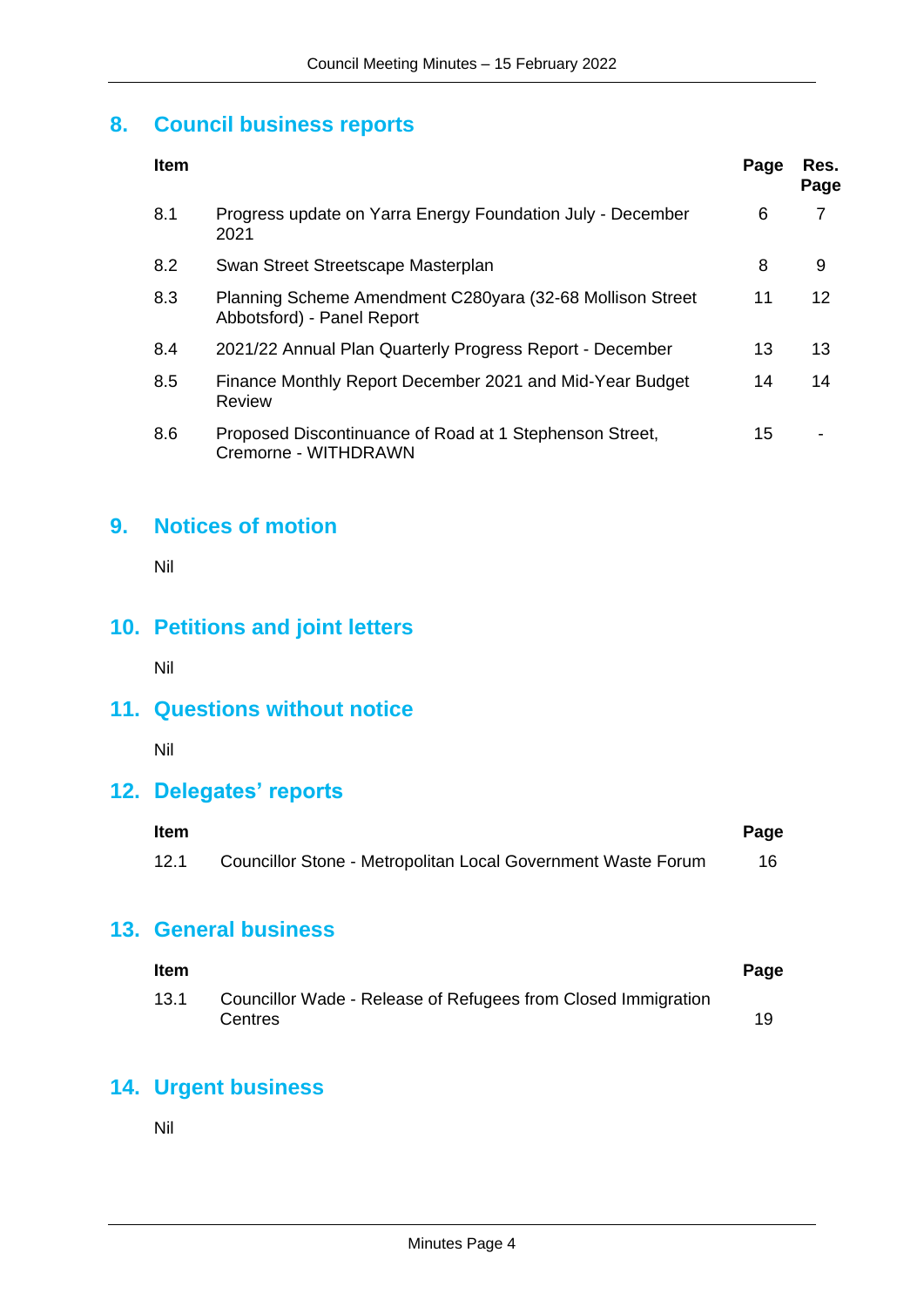## **7. Public question time**

This record is provided as a summary of the questions asked by members of the public during Public Question Time at a meeting of the Yarra City Council. A recording of the Council Meeting (including Public Question Time) is available on Council's website for twelve months following the meeting. Where a question is taken on notice and unable to be answered at the meeting, the full response is also published on Council's website when it becomes available.

*Councillor Mohamud arrived at 7.07pm*

<span id="page-4-0"></span>

| Questioner      | Question                                                                                                                                                                                                                                      | <b>Refer to</b>                   |
|-----------------|-----------------------------------------------------------------------------------------------------------------------------------------------------------------------------------------------------------------------------------------------|-----------------------------------|
| Elena<br>Pappas | What can council do to improve the safety of<br>residents and children who live in the Burnley<br>pocket between Madden Grove, Loyola<br>Grove, Barkly Ave and Burnley St as they<br>walk/cycle/scoot to Richmond Primary School<br>each day? | The Mayor provided<br>a response. |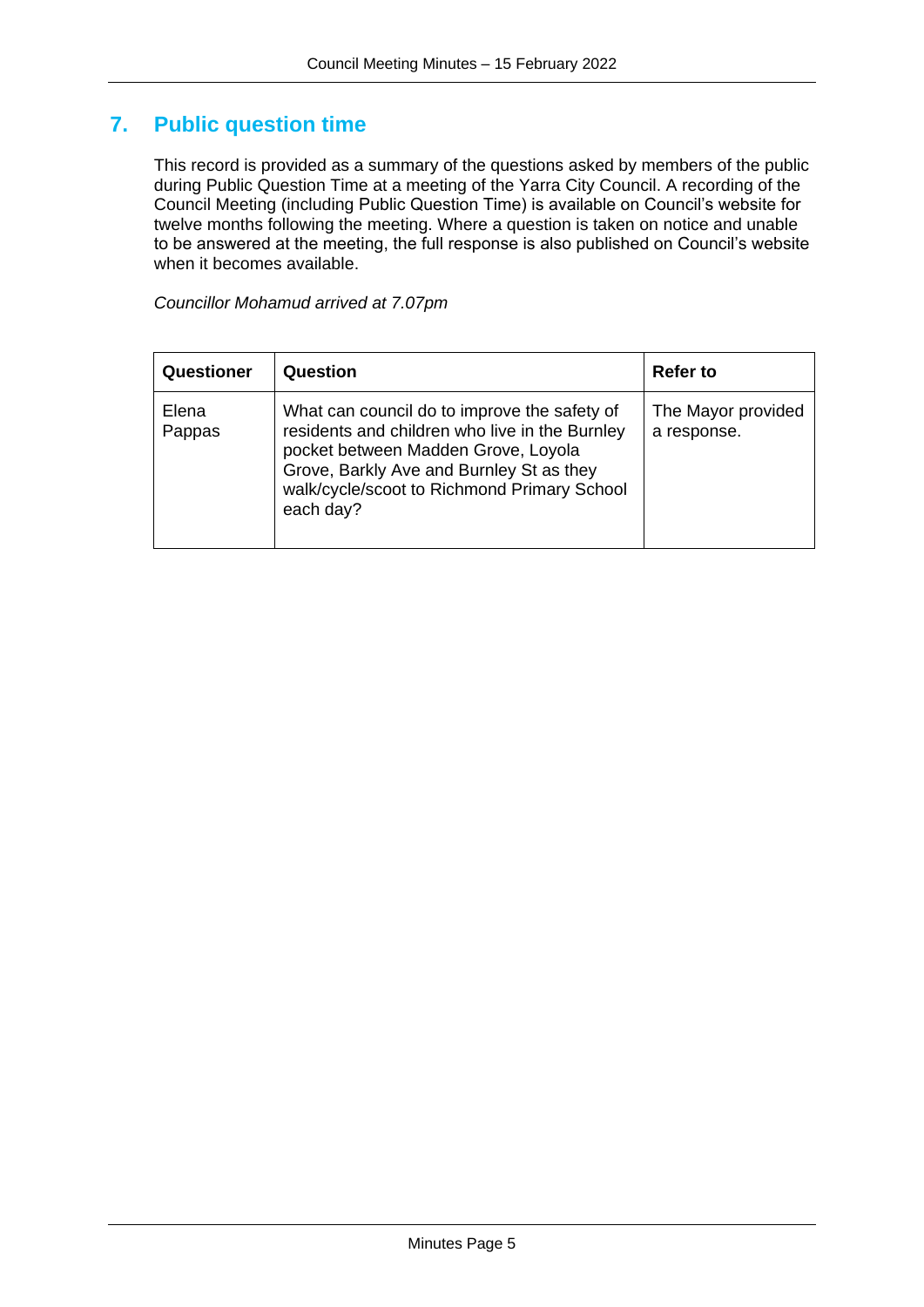## 8.1 Progress update on Yarra Energy Foundation July - December 2021

**Author** Michael Oke - Unit Manager Sustainability

**Authoriser** Director Planning and Place Making

#### **RECOMMENDATION Start time: 7.14pm**

- 1. That Council:
	- (a) note the report provided by officers to inform Council of the progression of the *Yarra Energy Foundation* against the actions and achievement of milestones in the current funding agreement with Council for 2021-22;
	- (b) thank the *Yarra Energy Foundation* for the significant work delivered against the approved Key Performance Indicators to date, showing solid progress on delivery of the set KPI's and towards a pathway of financial self-sufficiency, and
	- (c) congratulate the *Yarra Energy Foundation* on the receipt of successful grants from the State Government in this period to support deployment of a 'community battery' in the City of Yarra, and the establishment of the new 'Metropolitan Community Power Hub'.

#### **MOTION**

**Moved:** Councillor Stone **Seconded:** Councillor de Vietri

- 1. That Council:
	- (a) note the report provided by officers to inform Council of the progression of the *Yarra Energy Foundation* against the actions and achievement of milestones in the current funding agreement with Council for 2021-22;
	- (b) thank the *Yarra Energy Foundation* for the significant work delivered against the approved Key Performance Indicators to date, showing solid progress on delivery of the set KPI's and towards a pathway of financial self-sufficiency; and
	- (c) congratulate the *Yarra Energy Foundation* on the receipt of successful grants from the State Government in this period to support deployment of a 'community battery' in the City of Yarra, and the establishment of the new 'Metropolitan Community Power Hub'.

#### **AMENDMENT**

**Moved:** Councillor Landes **Seconded:** Councillor Crossland

(b) thank the *Yarra Energy Foundation* for the significant work delivered against the approved Key Performance Indicators to date, **showing solid progress** on delivery of the set KPI's and towards a pathway of financial self-sufficiency.

**LOST**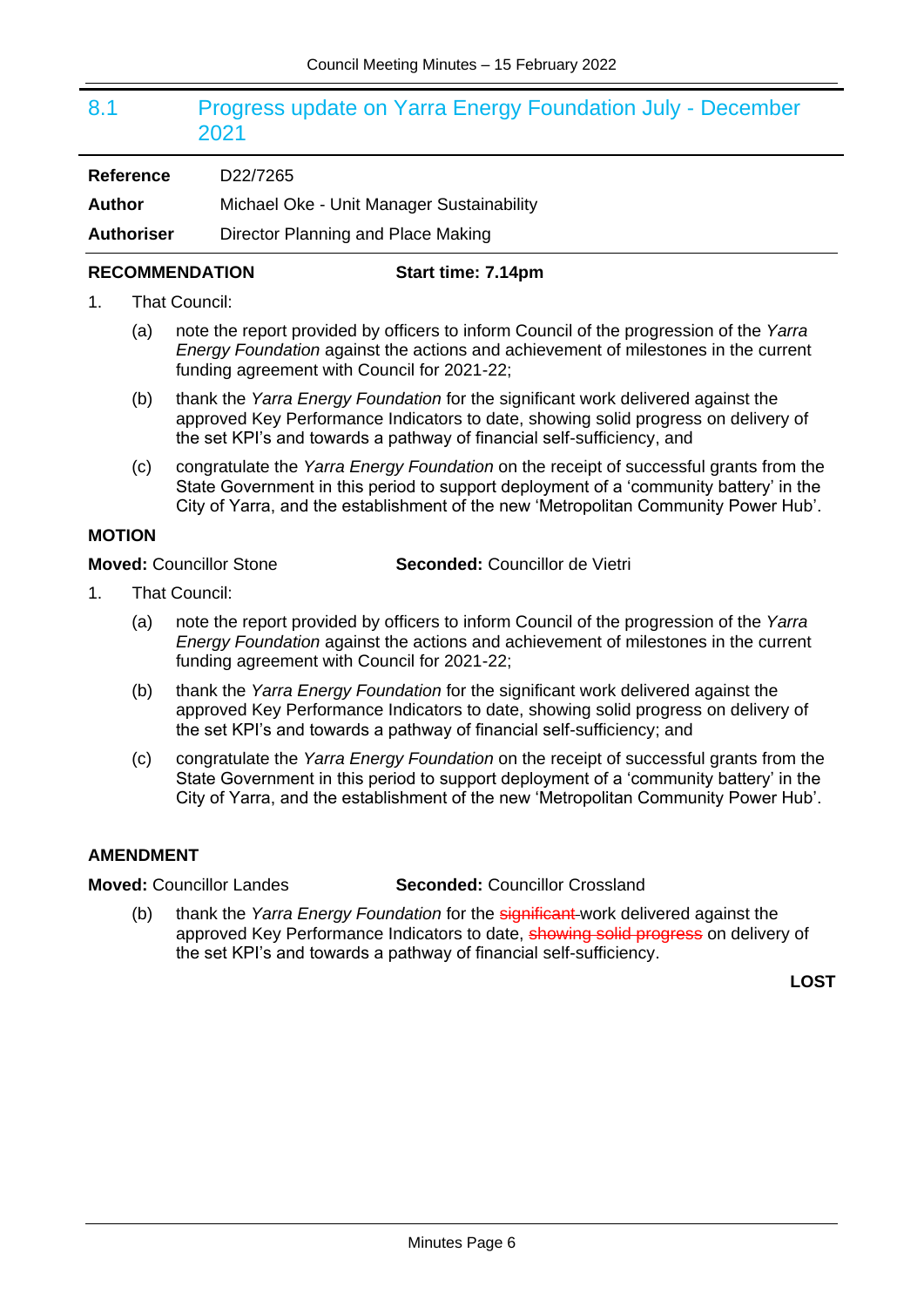#### <span id="page-6-0"></span>**COUNCIL RESOLUTION**

**Moved:** Councillor Stone **Seconded:** Councillor de Vietri

- 1. That Council:
	- (a) note the report provided by officers to inform Council of the progression of the *Yarra Energy Foundation* against the actions and achievement of milestones in the current funding agreement with Council for 2021-22;
	- (b) thank the *Yarra Energy Foundation* for the significant work delivered against the approved Key Performance Indicators to date, showing solid progress on delivery of the set KPI's and towards a pathway of financial self-sufficiency, and
	- (c) congratulate the *Yarra Energy Foundation* on the receipt of successful grants from the State Government in this period to support deployment of a 'community battery' in the City of Yarra, and the establishment of the new 'Metropolitan Community Power Hub'.

**CARRIED**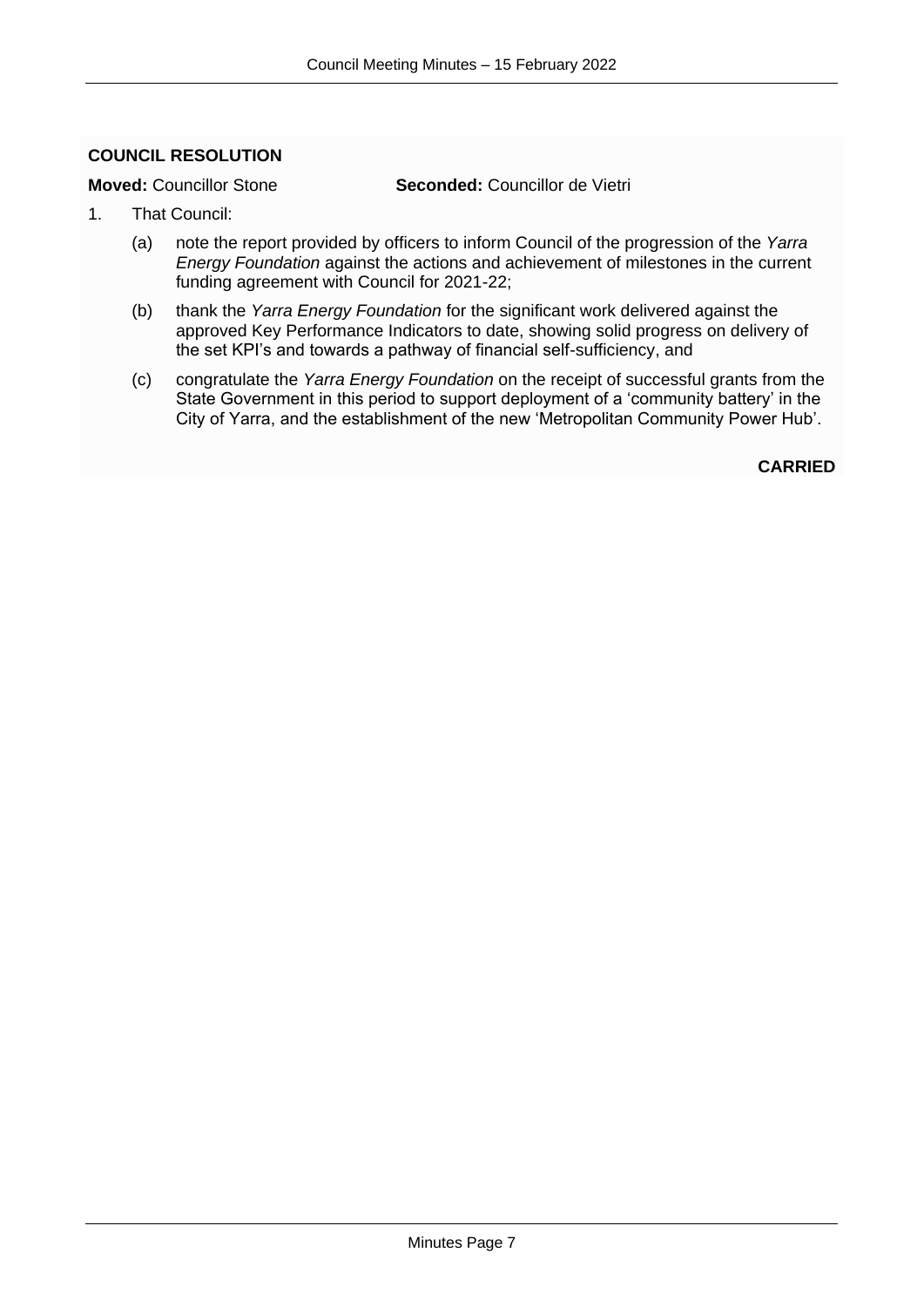### <span id="page-7-0"></span>8.2 Swan Street Streetscape Masterplan

| <b>Reference</b>  | D22/21297                                                   |
|-------------------|-------------------------------------------------------------|
| Author            | Hayley McNicol - Senior Coordinator Design and Place Making |
| <b>Authoriser</b> | Director Planning and Place Making                          |

#### **RECOMMENDATION Start time: 7.28pm**

- 1. That Council:
	- (a) note the officer report regarding the proposed final *Swan Street Streetscape Masterplan;*
	- (b) note the scope of the streetscape masterplan relates to:
		- (i) the area between the building line and kerb on both sides of the road along Swan Street from Punt Road to the Birrarung (Yarra River);
		- (ii) the footpath space and the entries to particular intersecting side streets; and
		- (iii) some areas around East Richmond Station, Richmond Library, Burnley Station and Ryan's Reserve;
	- (c) note that the Swan Street roadway (kerb to kerb) is not in scope of this masterplan given the uncertainty, at this stage, about when the disability complaint tram stops will be implemented by the State Government along Swan Street;
	- (d) note the final *Swan Street Streetscape Masterplan* and its content, and the Engagement Report as shown in the attachments; and
	- (e) authorise officers to continue to advocate to the Department of Transport for improved outcomes along the Swan Street road space, including pedestrian and cycling safety and comfort.
- 2. That Council adopt the final Swan Street Streetscape Masterplan as shown in Attachment 2 to enable the proposals to inform future capital works of Council, other public authorities and also that of private abutting developments.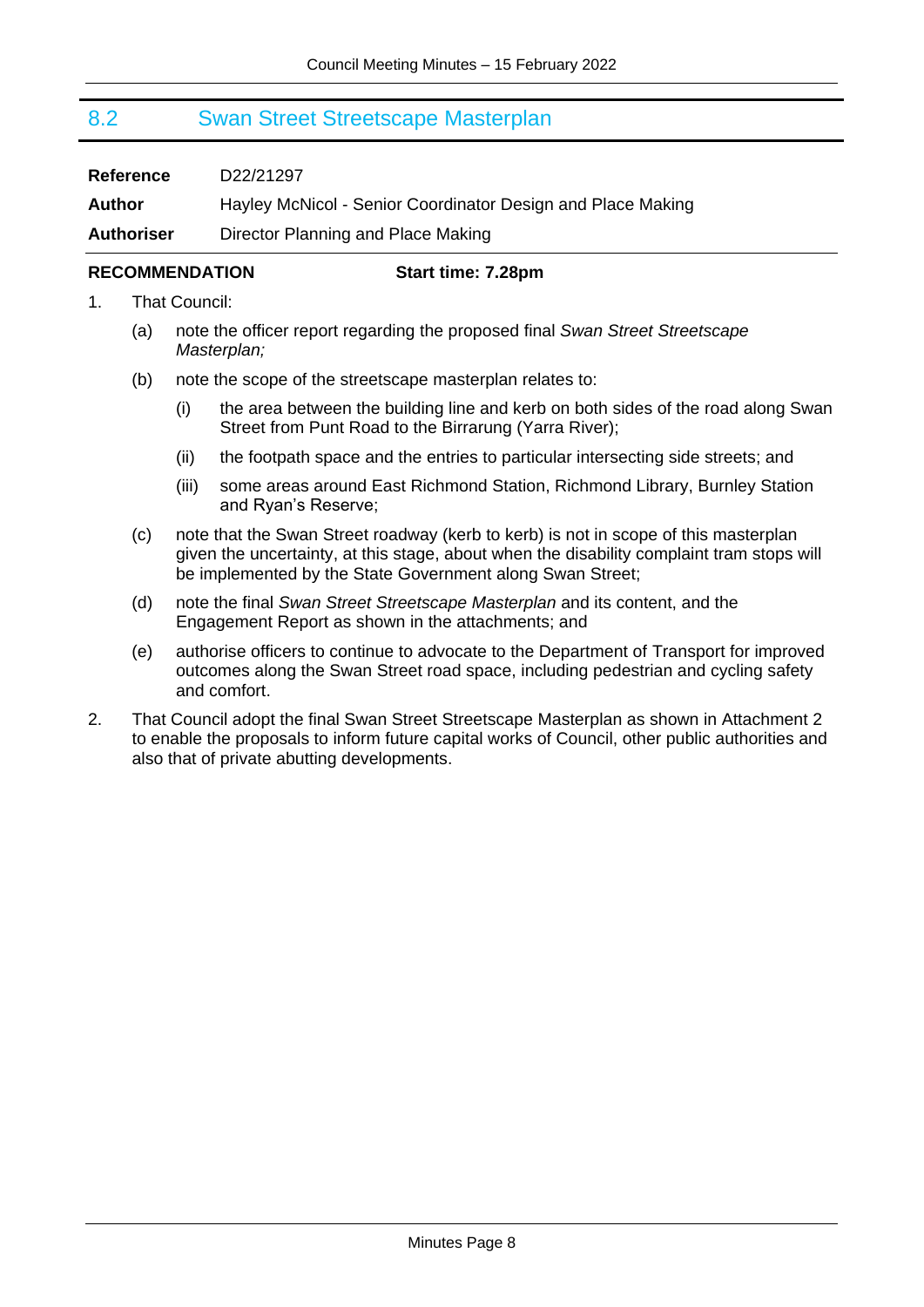#### <span id="page-8-0"></span>**COUNCIL RESOLUTION**

#### **Moved:** Councillor Crossland **Seconded:** Councillor Landes

Part A

- 1. That Council:
	- (a) note the officer report regarding the proposed final *Swan Street Streetscape Masterplan;*
	- (b) note the scope of the streetscape masterplan relates to:
		- (i) the area between the building line and kerb on both sides of the road along Swan Street from Punt Road to the Birrarung (Yarra River);
		- (ii) the footpath space and the entries to particular intersecting side streets; and
		- (iii) some areas around East Richmond Station, Richmond Library, Burnley Station and Ryan's Reserve;
	- (c) note that the Swan Street roadway (kerb to kerb) was not in scope of development of this masterplan given the uncertainty, at this stage, about when the DDA compliant tram stops will be implemented by the State Government along Swan Street;
	- (d) note both the final *Swan Street Streetscape Masterplan*, and the Engagement Report and their content, as shown in the attachments.
- 2. That Council further note:
	- (a) that the purpose of the streetscape masterplan is to inform 'possible future capital works and opportunities' in the public realm areas of identified 'in-scope' of works; and in this regard, these opportunities are only shown conceptually;
	- (b) that any implementation of these concepts requires a significant degree of further site investigation of various services, and also the careful detailed design to maximise the improvement to the public realm for the benefit of the community and alignment to Council adopted strategy outcomes;
	- (c) that any opportunity progressed to a project stage will need to have regard to a number of other detailed aspects to enable a comprehensive design that brings numerous elements together; and that these include but not limited to the following possible elements to form part of those detailed design considerations:
		- (i) provision of disabled parking bays in side streets;
		- (ii) provision of possible electric vehicle charging bays in side streets;
		- (iii) opportunity and capacity for common utility trenches for services;
		- (iv) potential for any undergrounding of current overhead services;
		- (v) whether the specific area would serve as a useful location for the parking of bikes and scooters (including e-scooters and e-bikes or the like);
		- (vi) maximise the width of footpath pavements with no impediments to the movement of persons with disability devices;
		- (vii) opportunity for the planting of upper canopy trees, and
		- (viii) opportunity for other forms of greening such as 'vertical greenery' techniques; and
	- (d) That the draft masterplan be supplemented with an additional section, immediately before the 'Masterplan Design Strategies', referring to the elements as stated in (c) above, for consideration in the detailed design analysis of projects that are taken forward for capital budget consideration.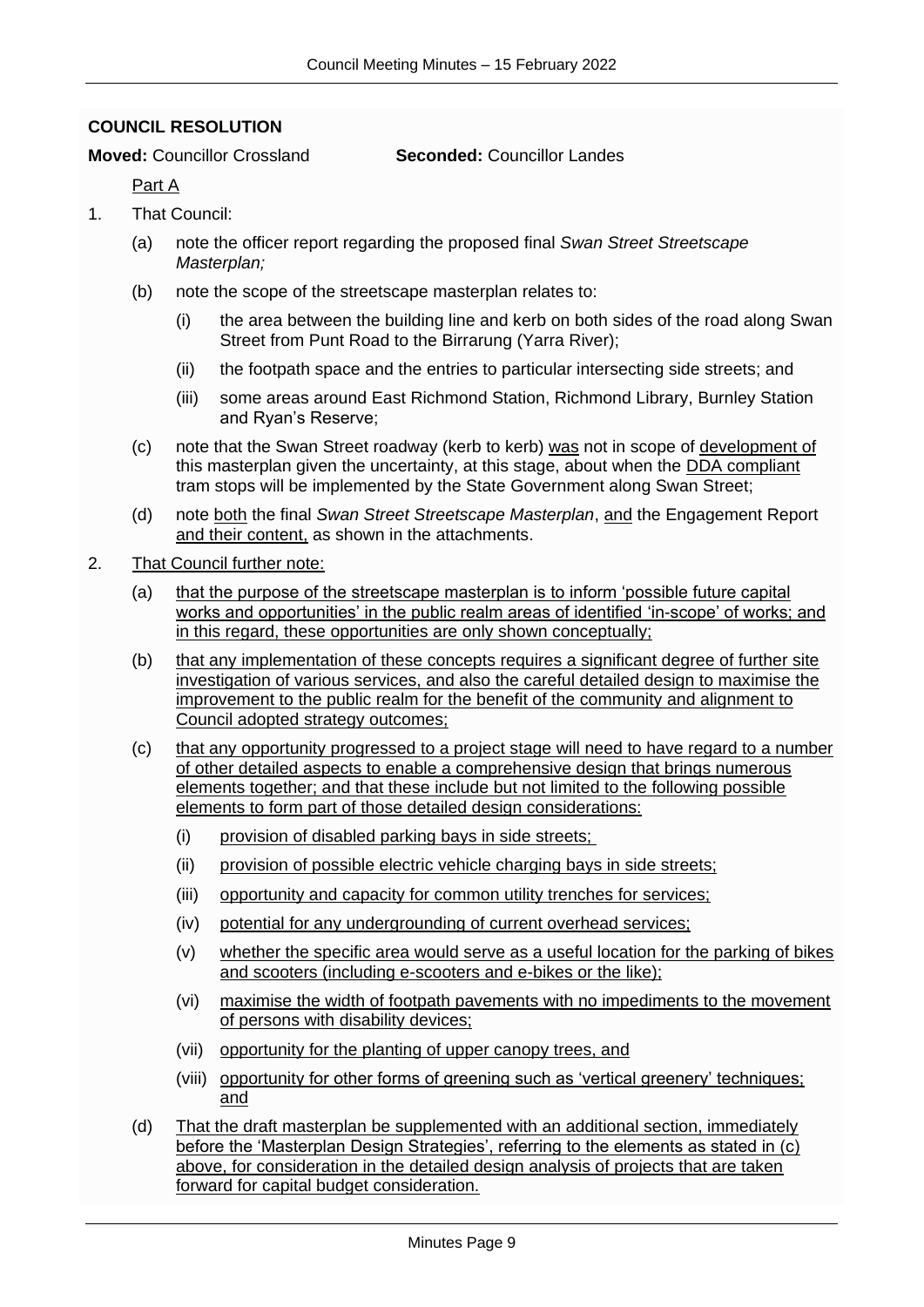- 3. That subject to the changes as outlined in 2 (c) and (d) above, Council adopt the final Swan Street Streetscape Masterplan as shown in Attachment 2 to enable the proposals to inform future capital works of Council, other public authorities and also that of private abutting developments.
- 4. That the Interim CEO be authorised to settle the final masterplan document that aligns with the resolutions above.

Part B

- 5. That Council authorise officers to continue to purposefully advocate to the Department of Transport for improved outcomes along the Swan Street road space for both cycling and pedestrian safety and comfort, and in particular underneath the train viaduct area.
- 6. That Council instruct the CEO, along with the Mayor, to seek a meeting with senior officials at Department or Transport and Yarra Trams to purposefully advocate for the full implementation of the DDA tram stop program in Swan Street, with the priority being adjacent to the East Richmond and Burnley train stations; and in this regard, the Mayor write to the Minister for Transport Infrastructure, the Minister for Public Transport; and also to the local Member of Parliament, advising of this Council determination and requesting the Government commit to the installation of integrated and responsive DDA tram stops along the length of Swan Street within the next State budget.
- 7. In this regard, officers seek further information from the Department on the intended design of the DDA tram stops in Swan Street (typology) and the intended locations, and how they would be integrated into the street fabric from an urban design point of view, and to then brief Councillors further once this information is received.
- 8. That Council reiterate the importance of expanding the open space network in the municipality, as articulated in the adopted Open Space Strategy 2020, due to the low level of open space in the area and to service the expanding population through the very significant development pressures that is being experienced; and its commitment to implementing further open space provision in the municipality including south Richmond and Cremorne areas.
- 9. Further, that Council instruct the CEO, along with the Mayor, to seek a meeting with the CEO of VicTrack and other relevant parties to purposefully negotiate that Wangaratta Reserve (located to the north of Swan Street), and as notated with *'expansion of current park'* in the Swan Street Streetscape Masterplan, be significantly enlarged, with VicTrack consent, into the road reservations surrounding the reserve for the overall benefit of the local community and visitors to the area.
- 10. That the Mayor write to the relevant Ministers for VicTrack, being the Minister for Transport Infrastructure, the Minister for Public Transport, and the Treasurer, and also to the local Member of Parliament, advocating to enable the expansion of Wangaratta Reserve through a rationalised use of the road reservations (currently owned by VicTrack) of Stewart Street and Wangaratta Street which abut the Reserve.
- 11. That officers utilise concept designs (as prepared) for the expansion of Wangaratta Reserve and relevant surrounding streets to aid in the above discussions and negotiations.

**CARRIED UNANIMOUSLY**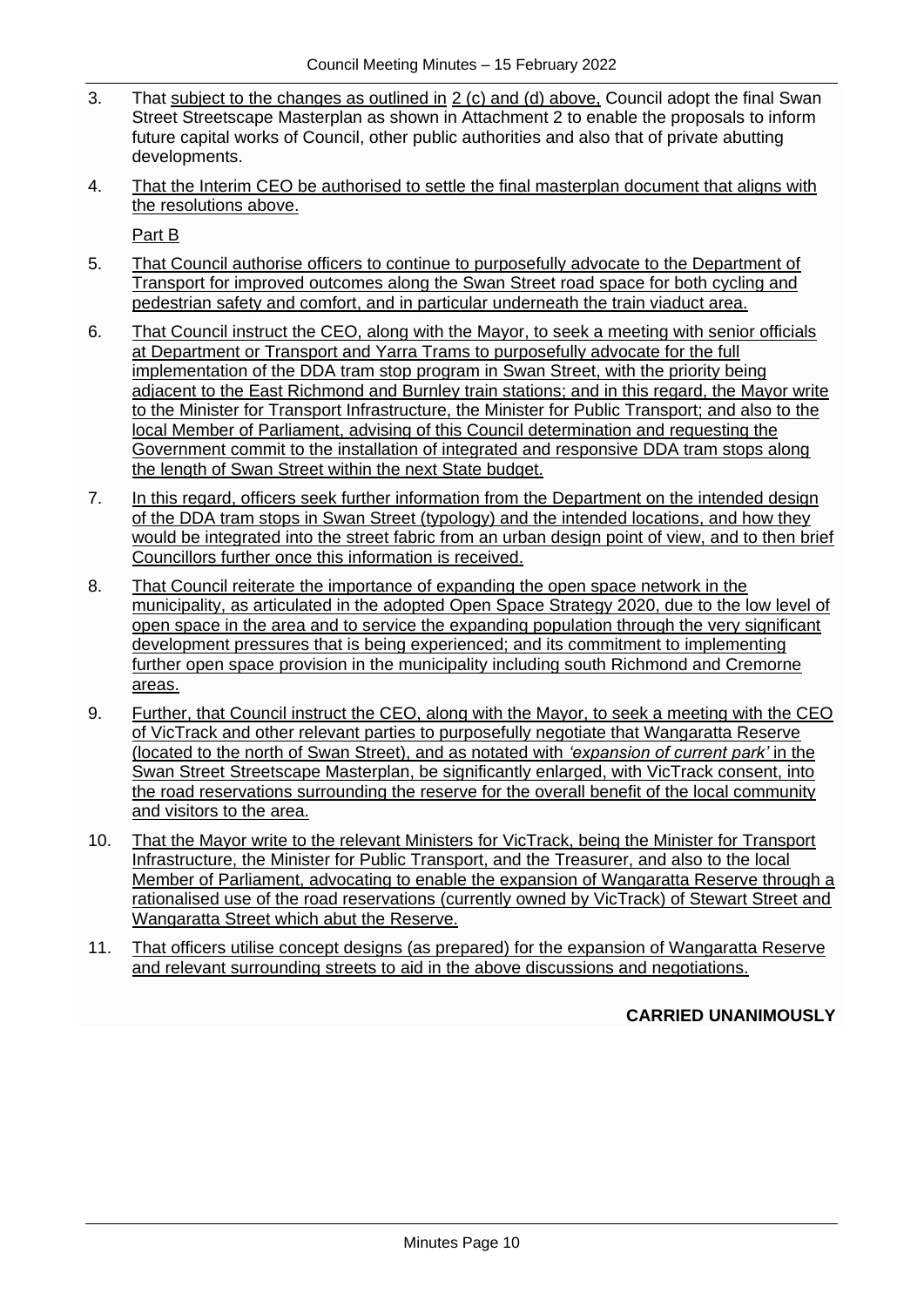## <span id="page-10-0"></span>8.3 Planning Scheme Amendment C280yara (32-68 Mollison Street Abbotsford) - Panel Report

| <b>Reference</b>  | D22/9360                                               |
|-------------------|--------------------------------------------------------|
| Author            | Michael Ballock - Executive Planner Strategic Projects |
| <b>Authoriser</b> | Director Planning and Place Making                     |

#### **RECOMMENDATION Start time: 7.52pm**

1. That Council:

- (a) note the officer report regarding Amendment C280yara (**Amendment**), the officer recommendations and Attachments 1, 2 and 3;
- (b) note the public release of the Panel Report for the Amendment under Section 26 of the *Planning and Environment Act 1987* (Vic) (**Act**);
- (c) consider the Panel report under section 27 of the Act;
- (d) adopts Amendment C280yara as set out in Attachment 2 to this report, in accordance with section 29(1) of the Act;
- (e) authorise officers to submit the adopted Amendment, together with the prescribed information to the Minister for Planning for approval, in accordance with section 31(1) of the Act;
- (f) delegate authority to the CEO to finalise the Amendment documentation in accordance with Council's resolution including any administrative or formatting changes to the amendment documentation and mapping required to give effect to Council's resolution;
- (g) authorise officers to write to:
	- (i) all submitters to the Amendment;
	- (ii) owners and occupiers of land that Council believes may be materially affected by the Amendment; and
	- (iii) to any other person, Minister, public authority or municipal council, who received notice of the Amendment in accordance with section 19(1) of the Act, to advise of this Council resolution.

#### *Public Submission*

*Vicky Grillakis, Urbis addressed Council on the matter.*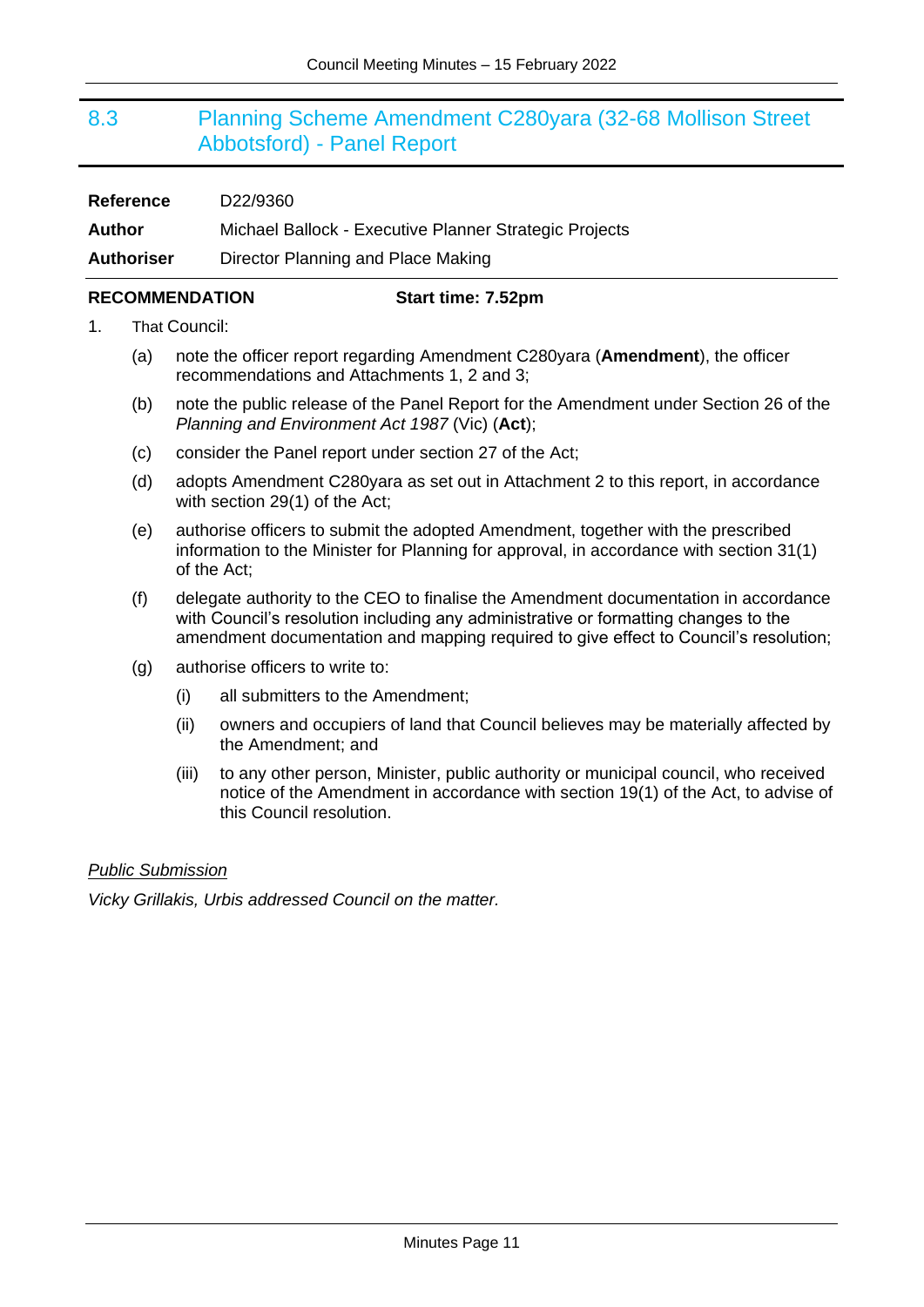#### <span id="page-11-0"></span>**COUNCIL RESOLUTION**

#### **Moved:** Councillor Crossland **Seconded:** Councillor Nguyen

- 1. That Council:
	- (a) note the officer report regarding Amendment C280yara (**Amendment**), the officer recommendations and Attachments 1, 2 and 3;
	- (b) note the public release of the Panel Report for the Amendment under Section 26 of the *Planning and Environment Act 1987* (Vic) (**Act**);
	- (c) consider the Panel report under section 27 of the Act;
	- (d) adopts Amendment C280yara as set out in Attachment 2 to this report, in accordance with section 29(1) of the Act;
	- (e) authorise officers to submit the adopted Amendment, together with the prescribed information to the Minister for Planning for approval, in accordance with section 31(1) of the Act;
	- (f) delegate authority to the CEO to finalise the Amendment documentation in accordance with Council's resolution including any administrative or formatting changes to the amendment documentation and mapping required to give effect to Council's resolution;
	- (g) authorise officers to write to:
		- (i) all submitters to the Amendment;
		- (ii) owners and occupiers of land that Council believes may be materially affected by the Amendment; and
		- (iii) to any other person, Minister, public authority or municipal council, who received notice of the Amendment in accordance with section 19(1) of the Act, to advise of this Council resolution.

**CARRIED**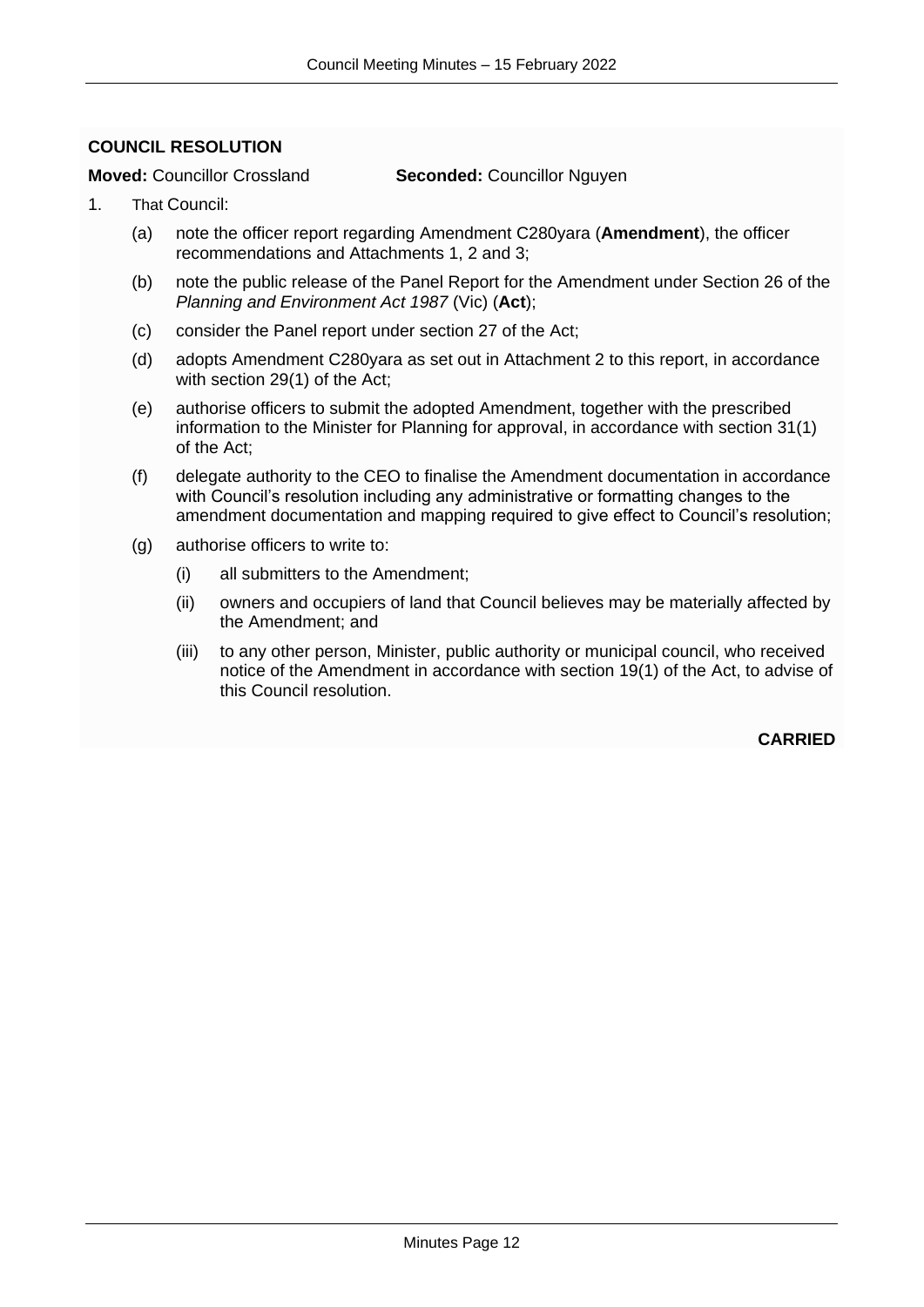## <span id="page-12-0"></span>8.4 2021/22 Annual Plan Quarterly Progress Report - December

**Reference** D22/22032

**Author** Emily Woodin - Coordinator Business Planning and Performance **Authoriser** Director Corporate, Business and Finance

#### **RECOMMENDATION Start time: 7.59pm**

- 1. That:
	- (a) Council note the 2021/22 Annual Plan Quarterly Progress Report December.

#### <span id="page-12-1"></span>**COUNCIL RESOLUTION**

**Moved:** Councillor Stone **Seconded:** Councillor Nguyen

- 1. That:
	- (a) Council note the 2021/22 Annual Plan Quarterly Progress Report December.

#### **CARRIED UNANIMOUSLY**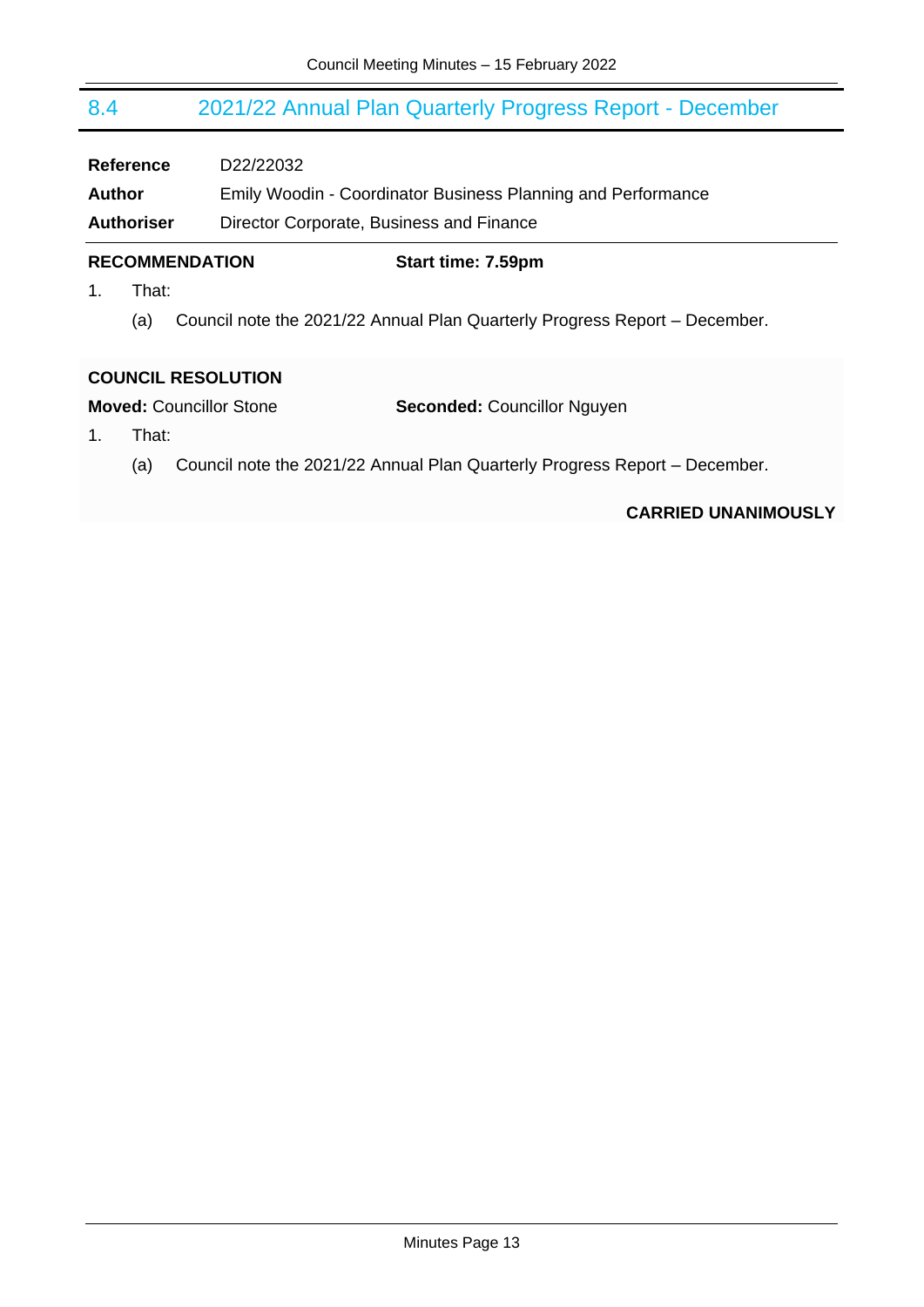## <span id="page-13-0"></span>8.5 Finance Monthly Report December 2021 and Mid-Year Budget Review

**Reference** D22/23874 Author **Dennis Bastas - Manager Financial Services Authoriser** Chief Financial Officer

#### **RECOMMENDATION Start time: 8.09pm**

1. That Council note the December 2021 Finance Report.

#### <span id="page-13-1"></span>**COUNCIL RESOLUTION**

**Moved:** Councillor Landes **Seconded:** Councillor Wade

1. That Council note the December 2021 Finance Report.

### **CARRIED UNANIMOUSLY**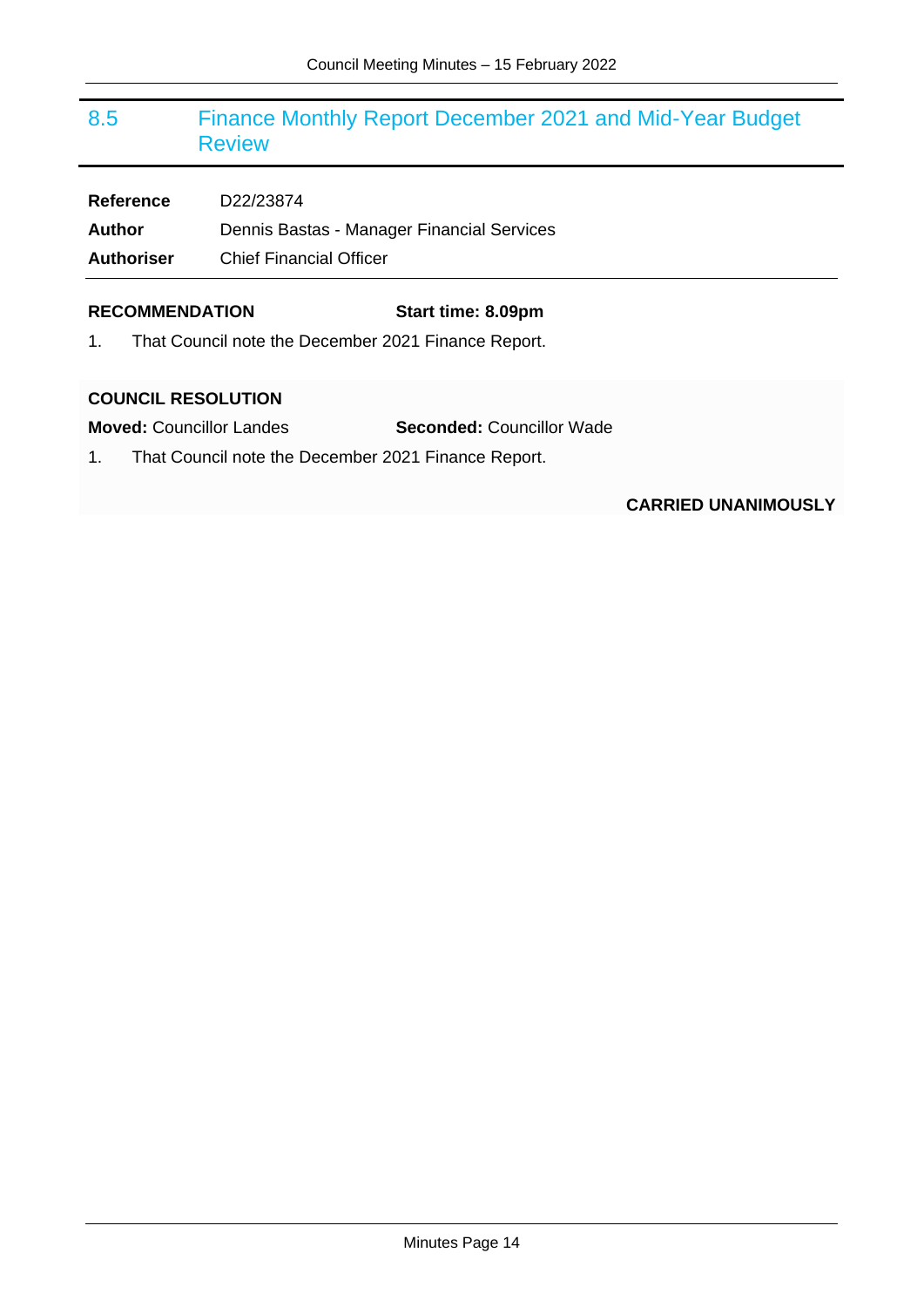## <span id="page-14-0"></span>8.6 Proposed Discontinuance of Road at 1 Stephenson Street, Cremorne - WITHDRAWN

| <b>Reference</b>  | D22/21275                                   |
|-------------------|---------------------------------------------|
| Author            | <b>Bill Graham - Coordinator Valuations</b> |
| <b>Authoriser</b> | Director Corporate, Business and Finance    |

THIS ITEM WAS WITHDRAWN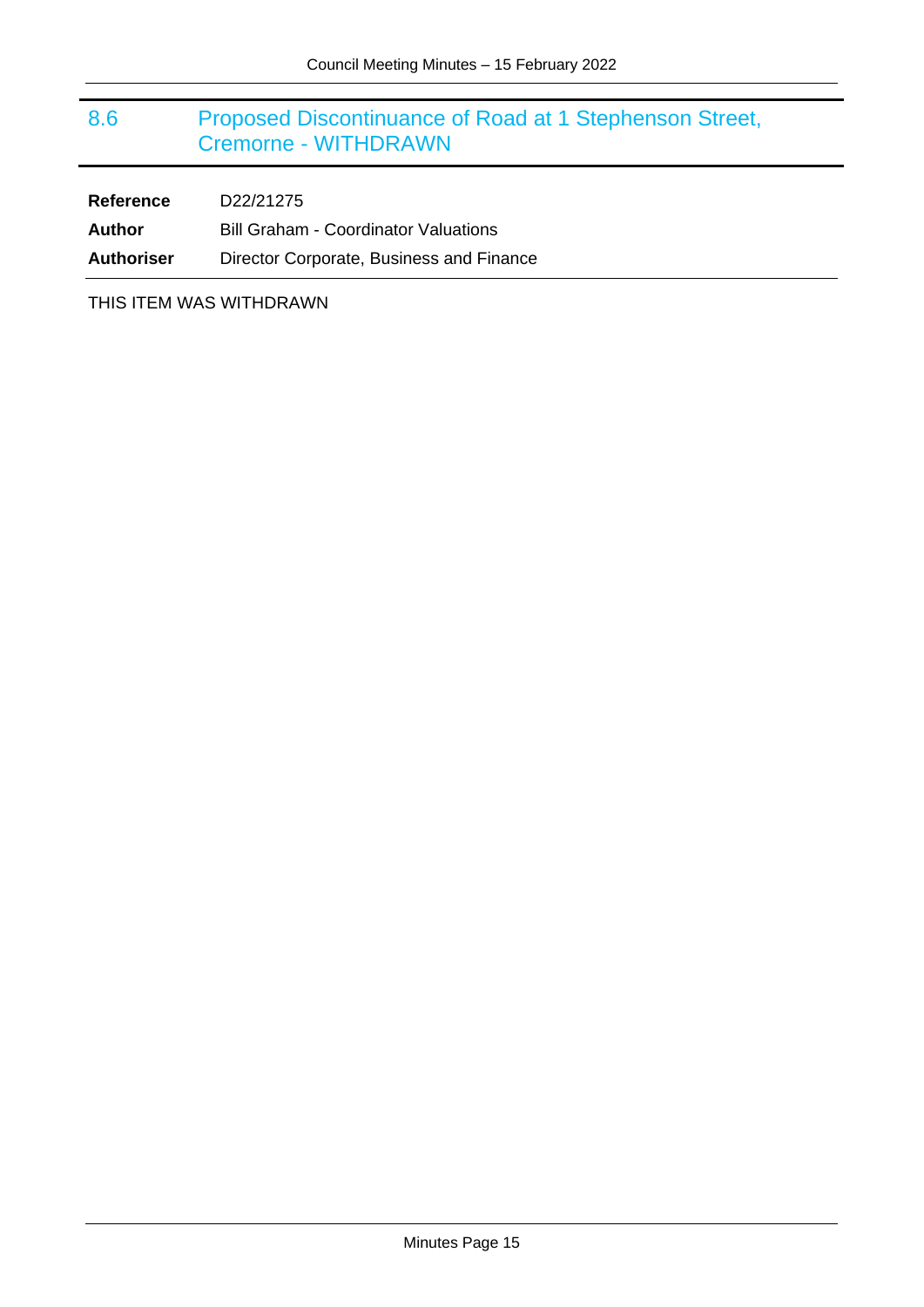## **10. Petitions and joint letters**

Nil

## **11. Questions without notice**

Nil

## **12. Delegates' reports**

#### 12.1 Councillor Stone - Metropolitan Local Government Waste Forum

Start time: 8.16pm

| <b>Committee</b>               | Metropolitan Local Government Waste Forum |
|--------------------------------|-------------------------------------------|
| <b>Appointed Councillors</b>   | Cr Amanda Stone, Cr Gabrielle di Vietri   |
| <b>Date of Council Meeting</b> | 15 <sup>th</sup> February 2022            |
| Date of Report                 | 14th February 2014                        |
| <b>Report Author</b>           | Cr Amanda Stone                           |

#### **DELEGATES REPORT**

The Metropolitan Waste and Resource Recovery Group (MWRRG) is a Victorian Government statutory body responsible for co-ordinating and facilitating the delivery of waste management and resource recovery across metropolitan Melbourne. The MWRRG works closely with councils through the Metro Waste Forum which has continued to meet bimonthly over the past 12 months.

The introduction of the *Circular Economy (Waste Reduction and Recycling) Act 2021* will establish Recycling Victoria (RV) as a business unit in DELWP, which will engage with councils. The Act includes a requirement for RV to form an advisory committee that includes members with local government and regional expertise.

As a result, the Metro Waste Forum will cease at the end of June 2022.

The December meeting of the Forum resolved to extend the term of the current Forum until June to ensure continuity in the transition.

Minutes of the October and December meetings of the Forum are attached, along with a Summary of the content of each meeting. Highlights of these recent meetings follow here:

#### **October Waste to Energy**

The Forum received presentations about how waste to energy is used in the European Union (EU), how conventional waste to energy technology works, and how AWP facilities are regulated by the Environment Protection Authority Victoria (EPA) to ensure community safety and environmental protection

**Lessons from the EU** Dr Ella Stengler, Managing Director, Confederation of European Waste-to-Energy Plants, presented a pre-recorded session on waste to energy. Presentations were also provided on: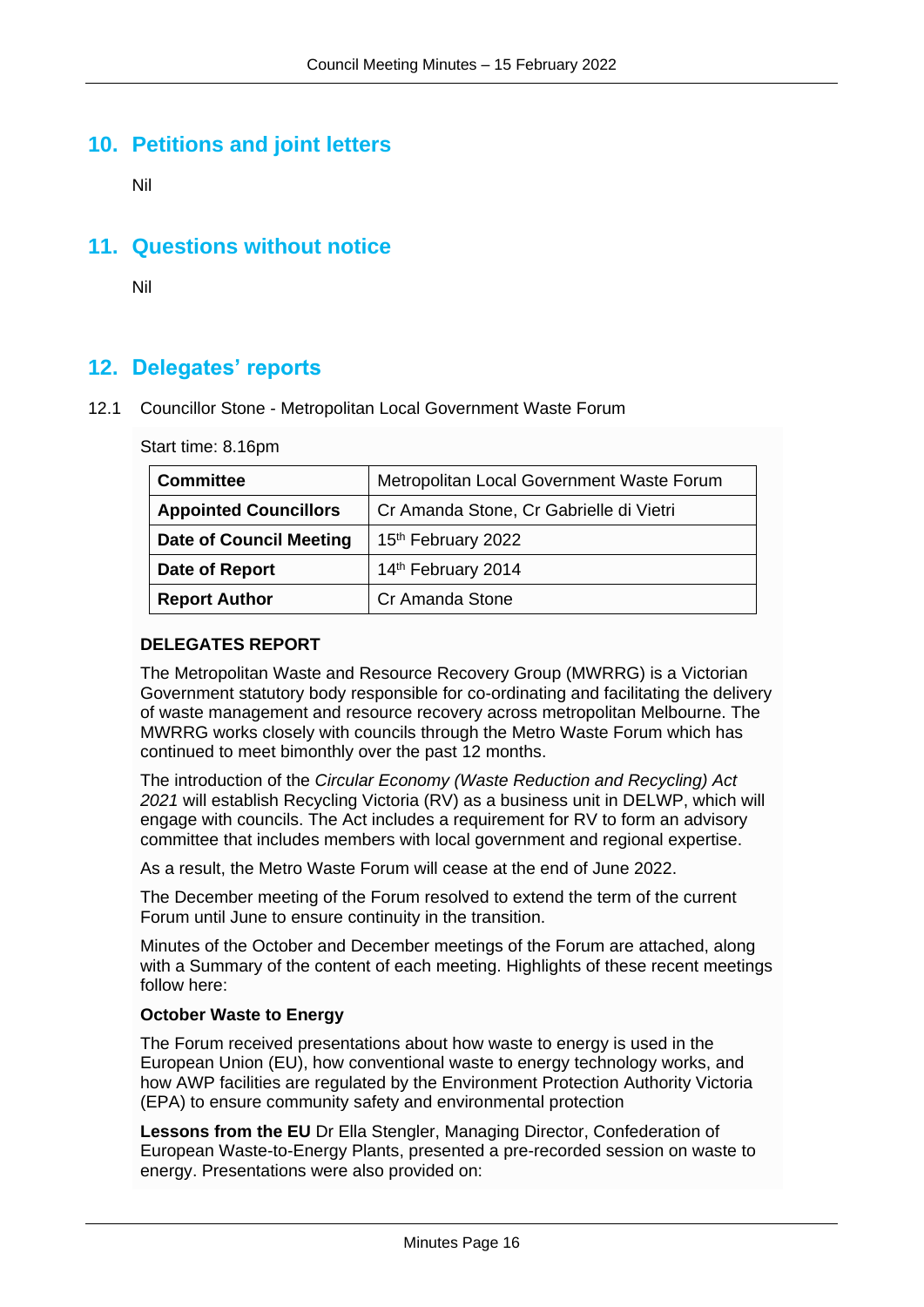- How combustion facilities work
- Regulating waste to energy facilities in Victoria
- South east metropolitan AWP project

#### **December Circular Economy (Waste Reduction and Recycling) Bill 2021**

Marianne Munro, Director Policy, Governance and Regulation, and Lorna Matheson, Director, Kerbside Reform and Service Delivery, DELWP, provided an overview of the CE Bill, which passed through parliament on 2 December 2021.

The Bill provides a broad framework to transition Victoria to a circular economy and will be supported by subordinate regulations and standards. The Bill establishes Recycling Victoria (RV) as a business unit in DELWP. It dissolves the waste and resource recovery groups and the local government waste forums and incorporates those functions into RV.

RV will provide procurement advice and support to councils, including education and model contracts.

**Recycling Victoria Council Fund project showcases:** Disposable nappies are problematic for councils and make up 5-15 percent of the average household rubbish bin, Officers from Bayside and Monash Councils presented on a joint feasibility study—funded under the Recycling Victoria Councils Fund—which will investigate existing reusable nappy programs and recommend a best practice approach.

**Circular Economy Training:** In a global first, MWRRG has partnered with the United Nations to provide circular economy training to 300 local government, community and industry leaders across Victoria. This international training will help Victoria transition to a circular economy and meet targets in the Victorian Government's circular economy plan, *Recycling Victoria: a new economy*

#### **February Food and Green Organics Processing**

The theme of the February meeting was "Building a circular economy for food organics" to provide councils with opportunities to learn more about how to implement high performing (universal, weekly) FOGO services for optimising waste diversion, limit contamination and support the development of quality compost as part of a circular economy.

The final meeting for the Forum in its current form will be in April.



<sup>- 100</sup> per cent of households have access to a separate food and organics recovery service or local composting by 2030.

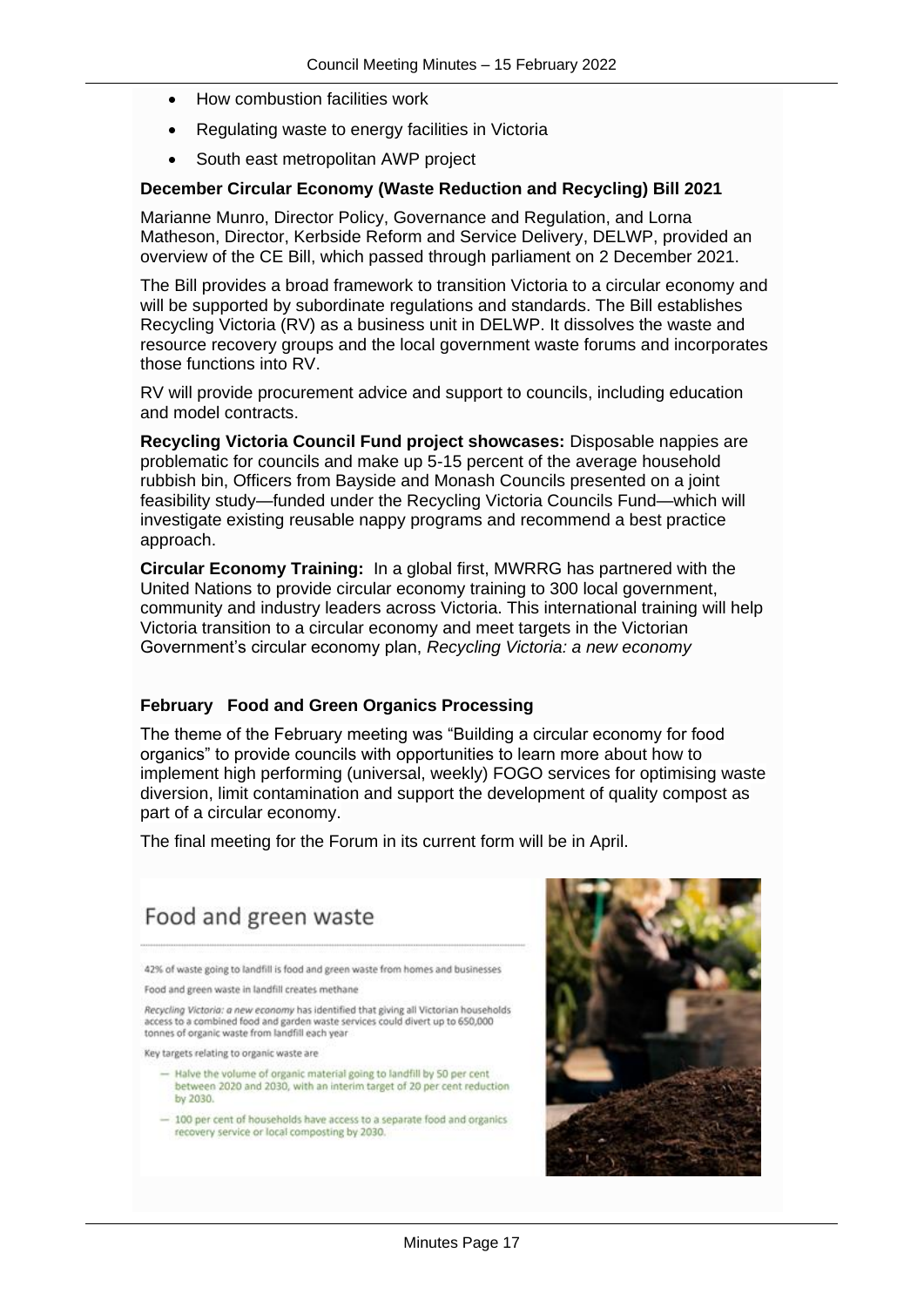#### **Motion to Extend Metropolitan Local Government Waste Forum**

#### **Key issues**

- 1. The legislative framework governing the Metropolitan Local Government Waste Forum (Forum) will lapse with the establishment of the Victorian Waste Authority on 1 July 2022.
- 2. Forum members are nominated by their respective councils on a calendar year basis with the current term ending on 31 December 2021.
- 3. The Forum Chair, Deputy Chair and SPAG (Strategies and Policy Advocacy Group) representatives are elected by Forum members at the February Forum each year.
- 4. Current Forum members and leadership group are familiar with Forum operations, resource recovery policies and program delivery.
- 5. Retaining current Forum membership and governance arrangements for a further six months will help ensure strong council representation through until the establishment of the Victorian Waste Authority.
- 6. Extension of membership tenure will also avoid the need for a Forum nominations and induction cycle this summer.
- 7. The final two Forum events are scheduled for February and April 2022.
- 8. If elections and induction are no longer required to be held, the February Forum meeting could be made available to focus on identified priority resource recovery and local government issues.
- 9. Establishment of a Victorian Waste Authority is a key priority under the Recycling Victoria Policy.
- 10. The MWRRG Board of Directors and the Forum's Technical Advisory Reference Group (TARG) have both extended the term of their representatives to June 2022 to support an effective transition to the Victorian Waste Authority.

#### **Motion**

That the Metropolitan Local Government Waste Forum endorse an extension to the tenure of the current Forum membership, Forum Chair, Forum Deputy Chair, SPAG representatives and SPAG Chair to 30 June 2022.

#### **COUNCIL RESOLUTION**

**Moved:** Councillor Stone **Seconded:** Councillor de Vietri

- 1. That Council note this Delegates' Report.
- 2. That Council note that Officers will provide a Briefing on a food and organics collection later in February.
- 3. That Council request a Briefing from officers on the implications of the transition to Recycling Victoria and engagement with councils before June 2022.

#### **CARRIED UNANIMOUSLY**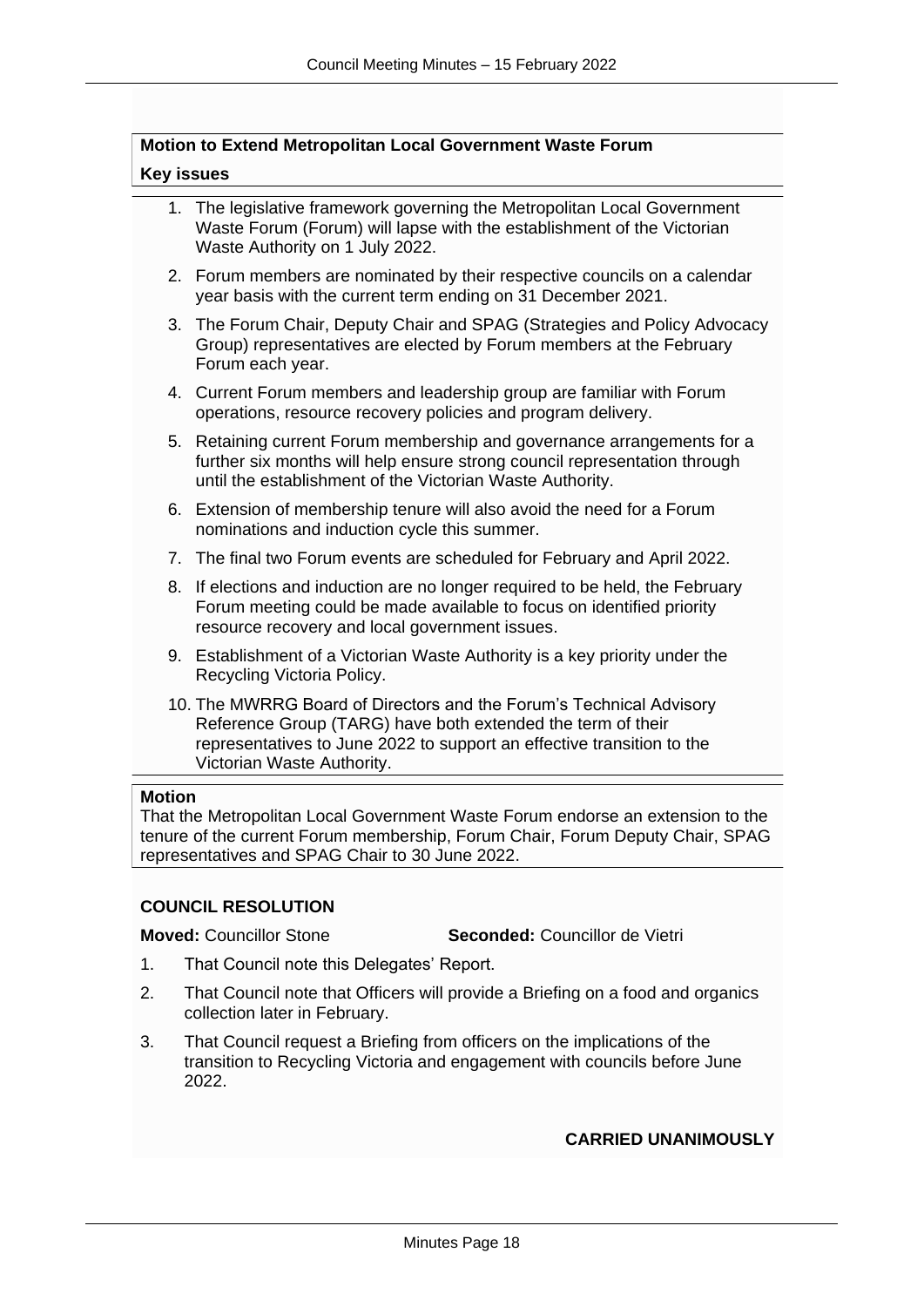### **13. General Business**

13.1 Councillor Wade - Release of Refugees from Closed Immigration Centres

Start time: 8.23pm

### **COUNCIL RESOLUTION**

**Moved:** Councillor Wade **Seconded:** Councillor O'Brien

- 1. That the Council:
	- (a) advocate to the Minister for Home Affairs and the Minister for Immigration for the release from closed immigration facilities, including the Park Hotel, of around 60 people transferred to Australia from Papua New Guinea (PNG) and Nauru, most of whom have been granted refugee status and have spent much of the past 8½ years in some form of closed detention; and
	- (b) given Yarra's status as a Refugee Welcome Zone, work with other stakeholders to support those refugees and people seeking asylum upon release to live freely and peacefully in our community.

#### **CARRIED UNANIMOUSLY**

#### **BACKGROUND**

There are currently around 60 people that were transferred from Papua New Guinea (PNG) and Nauru being held in closed immigration facilities, including the Park Hotel. Most of these people have been granted refugee status and have spent much of the past 8½ years in some form of closed detention.

The recent detention of tennis player Novak Djokovic has drawn international attention to the situation of around 30 refugees detained in the Park Hotel in Melbourne. A similar number of members of this group are held in immigration detention facilities in Brisbane, Melbourne, Perth and Sydney.

The Minister of Home Affairs Karen Andrews and her predecessor Peter Dutton have released around 130 members of this group over the past year. They have joined more than 1,100 people who were medically transferred to Australia from PNG and Nauru previously into the community.

From all of the investigation that the Refugee Council of Australia (RCOA) has done, there is no apparent difference between the 60 or so people who remain detained and the 1,100 people released into the community. The continued detention of this group cannot be justified.

As noted, the majority of people detained in these conditions have been found to be refugees in PNG and Nauru under the refugee status determination processes which the Australian Government helped to establish and financially support. While it might be permissible under current Australian legislation, the continued detention of recognised refugees is in breach of Australia's obligations under the Refugee Convention.

The ongoing detention of this group is harmful and is contributing to a deterioration of detainees' mental health. It undermines their capacity to actively engage in discussions about longer term options. Mental health services continue to raise concerns about the refugees' deteriorating mental health and this being a barrier to them making clear decisions about their options.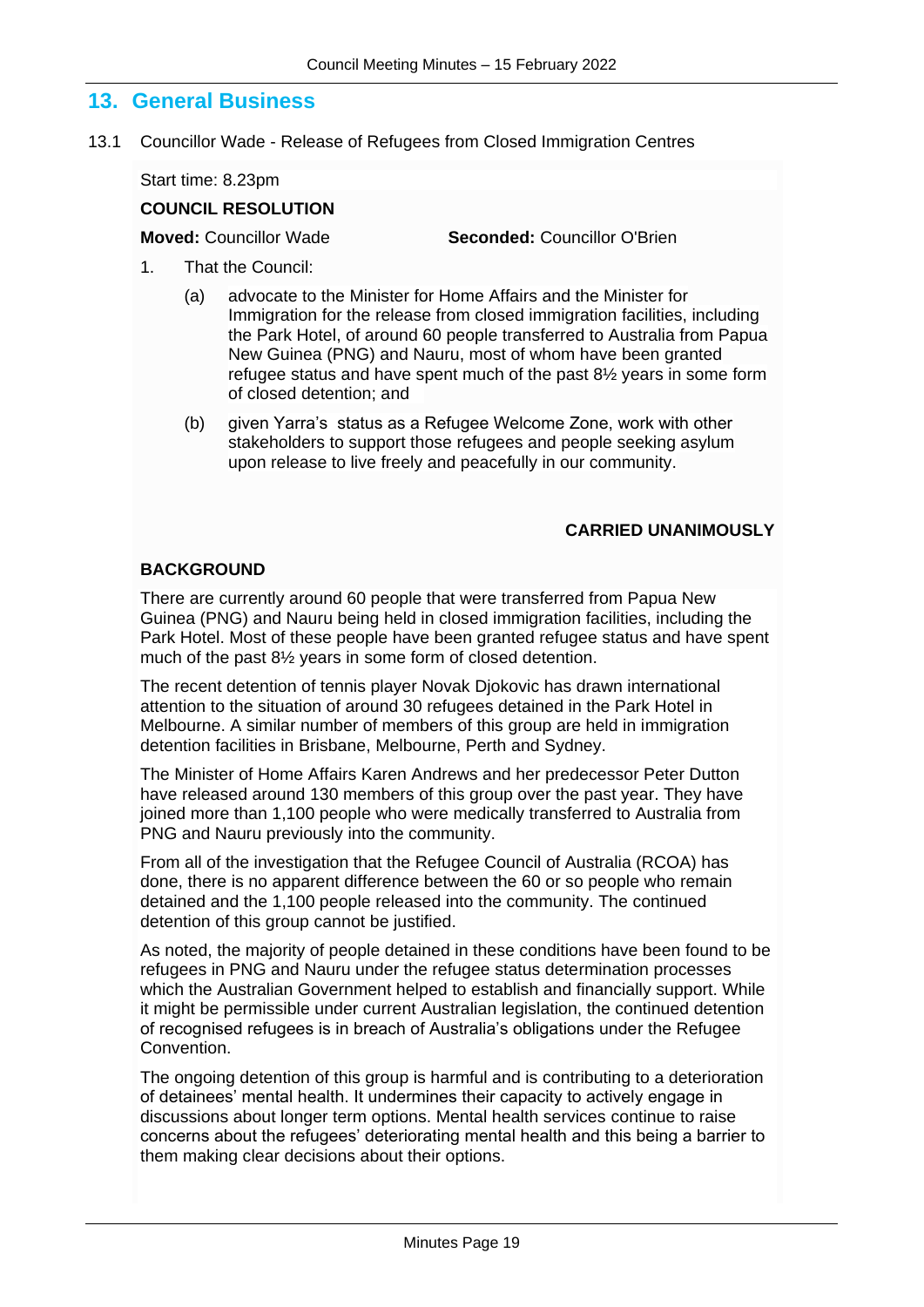The issues of mental health are even more acute for the refugees held in the Park Hotel in Melbourne. Detention in a location which is not designed for people to be held indefinitely, where there are no open areas for people to walk, is clearly having even greater impacts than detention in other locations, based on observations of individuals' mental health.

The City of Yarra has a long and proud history of advocating and supporting refugees and asylum seekers, including supporting the Mayoral Taskforce on Refugees and Asylum seekers. This General Business Motion is consistent with the position of the Council.